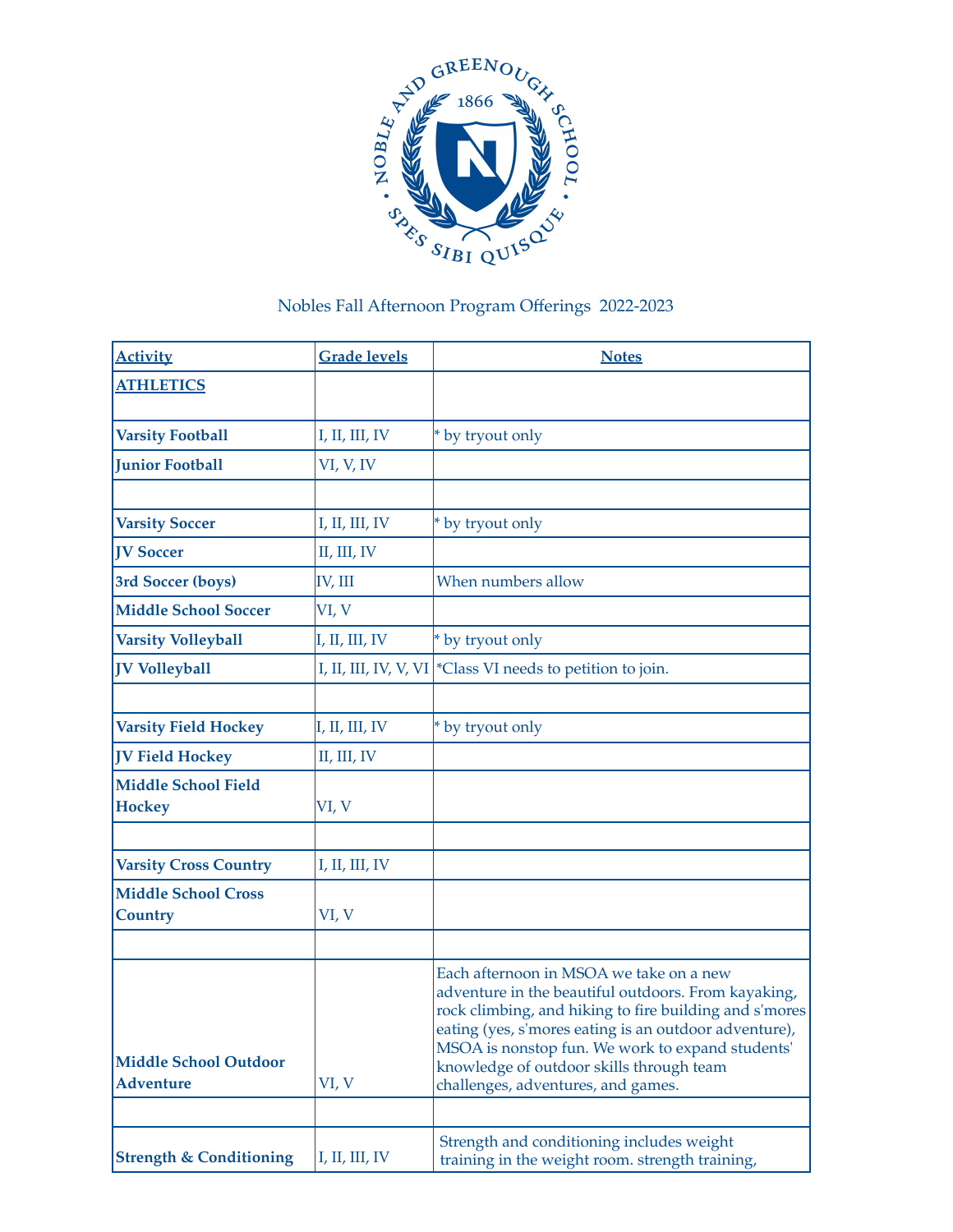|                                                     |                          | metabolic conditioning, plyometrics, and prehab<br>exercises in spaces outside of the weight room that<br>is located in the MAC.                                                                                                                                                                                                                                                |
|-----------------------------------------------------|--------------------------|---------------------------------------------------------------------------------------------------------------------------------------------------------------------------------------------------------------------------------------------------------------------------------------------------------------------------------------------------------------------------------|
|                                                     |                          |                                                                                                                                                                                                                                                                                                                                                                                 |
| <b>COMMUNITY SERVICE</b>                            |                          |                                                                                                                                                                                                                                                                                                                                                                                 |
|                                                     |                          | The Nobles service requirement (80 hours)<br>encourages students to learn about volunteerism and<br>social justice issues on local, national, and global<br>levels. The afternoon program addresses a variety of<br>local issues and the impact that volunteers can have<br>on building community. Students earn between 40-60<br>hours upon completion of a season of service. |
| <b>Community Service</b>                            | I, II, III, IV           |                                                                                                                                                                                                                                                                                                                                                                                 |
|                                                     |                          |                                                                                                                                                                                                                                                                                                                                                                                 |
| <b>PERFORMING ARTS</b>                              |                          |                                                                                                                                                                                                                                                                                                                                                                                 |
|                                                     |                          | Join the technical theatre crew as we create the sets,<br>lights, costumes, props, and sound for the fall theatre<br>and dance productions! All you need to join us is a<br>willingness to learn. Make friends, be part of the<br>excitement backstage, and gain skills that can last a<br>lifetime.                                                                            |
| <b>Technical Theatre</b>                            |                          | I, II, III, IV, V, VI   * Class VI needs to petition to join.                                                                                                                                                                                                                                                                                                                   |
| <b>Fall Mainstage Production</b>                    |                          | All are welcome to audition (and we're here to help!)<br>for our fall theatre production. Rehearse and perform<br>a play as we bring live theatre back to the Vinik<br>Theatre.                                                                                                                                                                                                 |
| (Cast)                                              | I, II, III, IV           | *By audition only.                                                                                                                                                                                                                                                                                                                                                              |
| <b>Fall Dance Upper and</b><br><b>Middle School</b> | I, II, III, IV,<br>V, VI | Open to all levels of dance experience. Come explore<br>a variety of dance styles (jazz, hip hop, contemporary<br>- just to name a few) and develop choreography for<br>the live fall dance concert in Vinik Theatre.<br><i>*Class VI</i> needs to petition to join.                                                                                                            |
|                                                     |                          |                                                                                                                                                                                                                                                                                                                                                                                 |
| <b>ADDITIONAL</b><br><b>OFFERINGS</b>               |                          |                                                                                                                                                                                                                                                                                                                                                                                 |
| Yearbook                                            | I, II, III, IV           | The school yearbook is published annually to<br>commemorate both the senior class and the school<br>year. The book serves as a record of the events,<br>organizations, and teams that underlie our school<br>community. The yearbook staff is responsible for both<br>designing the book and marketing it to the student<br>body.                                               |